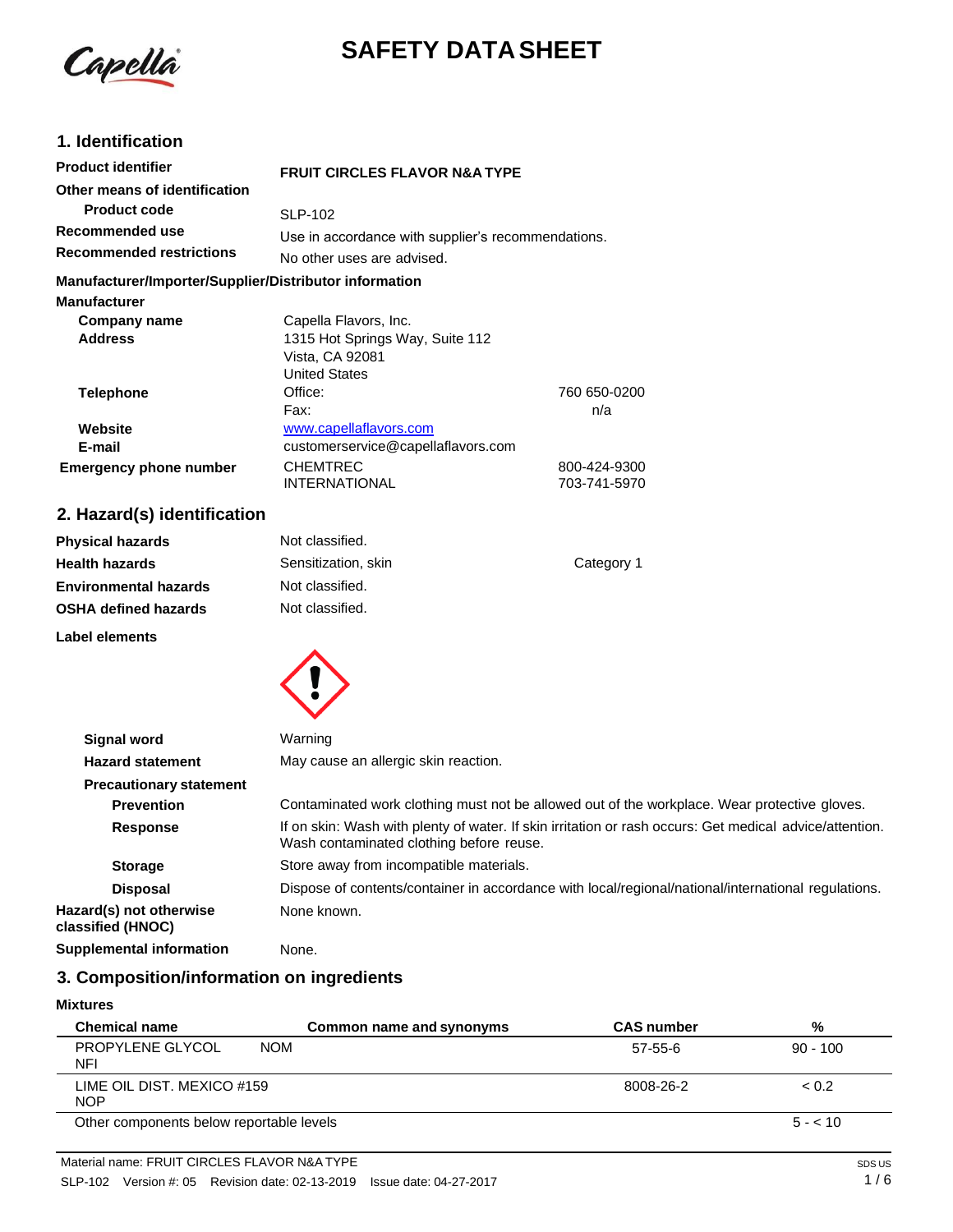\*Designates that a specific chemical identity and/or percentage of composition has been withheld as a trade secret.

| 4. First-aid measures                                                        |                                                                                                                                                                                     |
|------------------------------------------------------------------------------|-------------------------------------------------------------------------------------------------------------------------------------------------------------------------------------|
| <b>Inhalation</b>                                                            | Move to fresh air. Call a physician if symptoms develop or persist.                                                                                                                 |
| <b>Skin contact</b>                                                          | Remove contaminated clothing immediately and wash skin with soap and water. In case of<br>eczema or other skin disorders: Seek medical attention and take along these instructions. |
| Eye contact                                                                  | Rinse with water. Get medical attention if irritation develops and persists.                                                                                                        |
| Ingestion                                                                    | Rinse mouth. Get medical attention if symptoms occur.                                                                                                                               |
| <b>Most important</b><br>symptoms/effects, acute and<br>delayed              | May cause an allergic skin reaction. Dermatitis. Rash.                                                                                                                              |
| Indication of immediate<br>medical attention and special<br>treatment needed | Provide general supportive measures and treat symptomatically. Keep victim under observation.<br>Symptoms may be delayed.                                                           |
| <b>General information</b>                                                   | Ensure that medical personnel are aware of the material(s) involved, and take precautions to<br>protect themselves. Wash contaminated clothing before reuse.                        |

### **5. Fire-fighting measures**

| Suitable extinguishing media                                     | Alcohol resistant foam. Powder. Carbon dioxide (CO2).                                         |
|------------------------------------------------------------------|-----------------------------------------------------------------------------------------------|
| Unsuitable extinguishing<br>media                                | Do not use water jet as an extinguisher, as this will spread the fire.                        |
| Specific hazards arising from<br>the chemical                    | During fire, gases hazardous to health may be formed.                                         |
| Special protective equipment<br>and precautions for firefighters | Self-contained breathing apparatus and full protective clothing must be worn in case of fire. |
| <b>Fire fighting</b><br>equipment/instructions                   | Move containers from fire area if you can do so without risk.                                 |
| <b>Specific methods</b>                                          | Use standard firefighting procedures and consider the hazards of other involved materials.    |
| <b>General fire hazards</b>                                      | No unusual fire or explosion hazards noted.                                                   |

## **6. Accidental release measures**

| Personal precautions,<br>protective equipment and<br>emergency procedures | Keep unnecessary personnel away. Keep people away from and upwind of spill/leak. Wear<br>appropriate protective equipment and clothing during clean-up. Avoid breathing mist/vapors. Do<br>not touch damaged containers or spilled material unless wearing appropriate protective clothing.<br>Ensure adequate ventilation. Local authorities should be advised if significant spillages cannot be<br>contained. For personal protection, see section 8 of the SDS. |
|---------------------------------------------------------------------------|---------------------------------------------------------------------------------------------------------------------------------------------------------------------------------------------------------------------------------------------------------------------------------------------------------------------------------------------------------------------------------------------------------------------------------------------------------------------|
| <b>Methods and materials for</b><br>containment and cleaning up           | Use water spray to reduce vapors or divert vapor cloud drift.<br>Large Spills: Stop the flow of material, if this is without risk. Dike the spilled material, where this is<br>possible. Absorb in vermiculite, dry sand or earth and place into containers. Following product<br>recovery, flush area with water.                                                                                                                                                  |
|                                                                           | Small Spills: Wipe up with absorbent material (e.g. cloth, fleece). Clean surface thoroughly to<br>remove residual contamination.                                                                                                                                                                                                                                                                                                                                   |
|                                                                           | Never return spills to original containers for re-use. For waste disposal, see section 13 of the SDS.                                                                                                                                                                                                                                                                                                                                                               |
| <b>Environmental precautions</b>                                          | Avoid discharge into drains, water courses or onto the ground.                                                                                                                                                                                                                                                                                                                                                                                                      |
| 7. Handling and storage                                                   |                                                                                                                                                                                                                                                                                                                                                                                                                                                                     |
| <b>Precautions for safe handling</b>                                      | Avoid breathing mist/vapors. Avoid contact with eyes, skin, and clothing. Avoid prolonged<br>exposure. Provide adequate ventilation. Wear appropriate personal protective equipment. Observe<br>good industrial hygiene practices.                                                                                                                                                                                                                                  |
| Conditions for safe storage,<br>including any incompatibilities           | Store in tightly closed container. Store away from incompatible materials (see Section 10 of the<br>SDS).                                                                                                                                                                                                                                                                                                                                                           |

#### **8. Exposure controls/personal protection**

#### **Occupational exposure limits**

The following constituents are the only constituents of the product which have a PEL, TLV or other recommended exposure limit. At this time, the other constituents have no known exposure limits.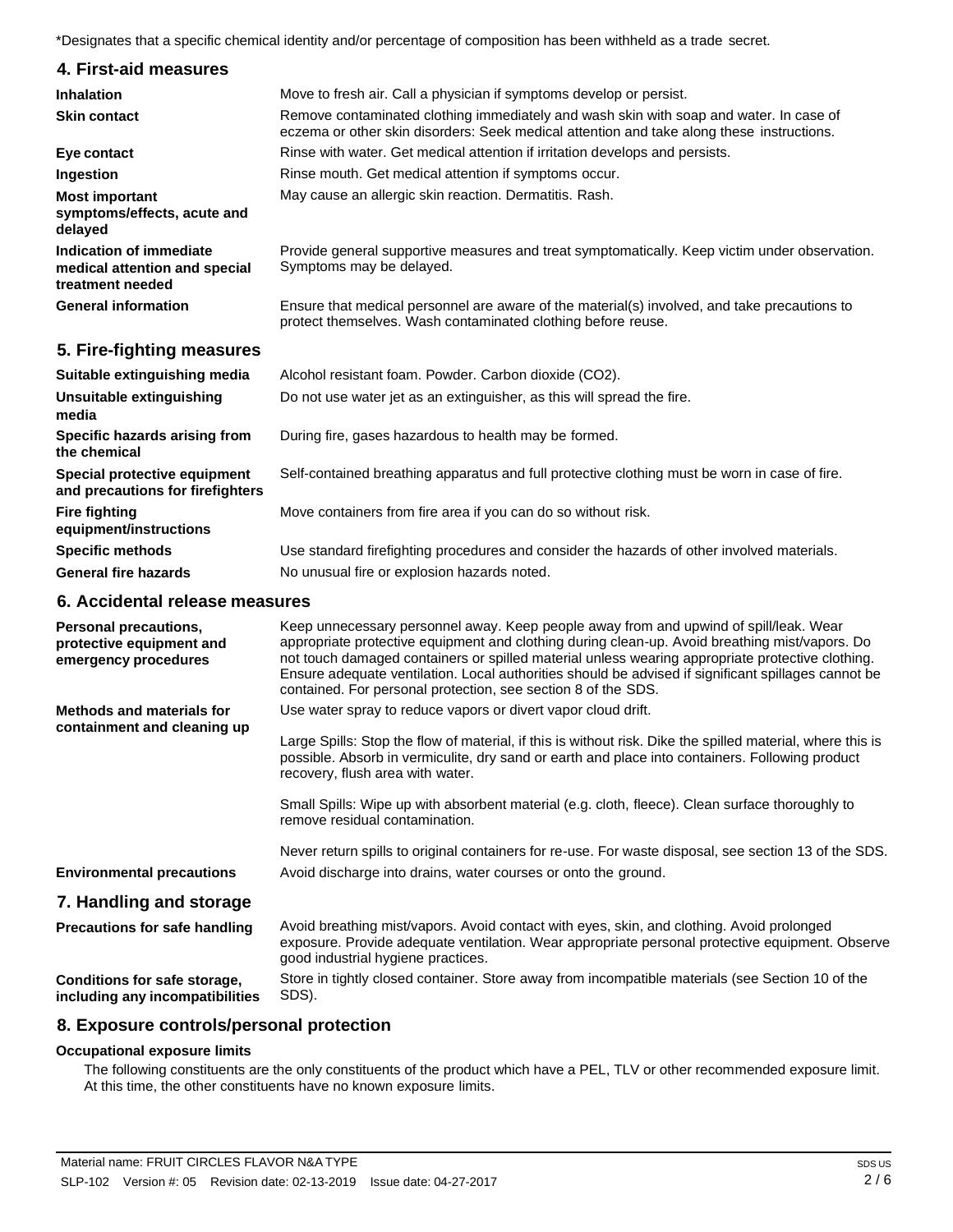|                                           | US. Workplace Environmental Exposure Level (WEEL) Guides                                                                                                                                                                                                                                                                                                           |                   |             |
|-------------------------------------------|--------------------------------------------------------------------------------------------------------------------------------------------------------------------------------------------------------------------------------------------------------------------------------------------------------------------------------------------------------------------|-------------------|-------------|
| <b>Components</b>                         | <b>Type</b>                                                                                                                                                                                                                                                                                                                                                        | Value             | <b>Form</b> |
| PROPYLENE GLYCOL<br>NOM NFI (CAS 57-55-6) | <b>TWA</b>                                                                                                                                                                                                                                                                                                                                                         | $10 \text{ mg/m}$ | Aerosol.    |
| <b>Biological limit values</b>            | No biological exposure limits noted for the ingredient(s).                                                                                                                                                                                                                                                                                                         |                   |             |
| Appropriate engineering<br>controls       | Good general ventilation should be used. Ventilation rates should be matched to conditions. If<br>applicable, use process enclosures, local exhaust ventilation, or other engineering controls to<br>maintain airborne levels below recommended exposure limits. If exposure limits have not been<br>established, maintain airborne levels to an acceptable level. |                   |             |
|                                           | Individual protection measures, such as personal protective equipment                                                                                                                                                                                                                                                                                              |                   |             |
| Eye/face protection                       | Face shield is recommended. Wear safety glasses with side shields (or goggles).                                                                                                                                                                                                                                                                                    |                   |             |
| <b>Skin protection</b>                    |                                                                                                                                                                                                                                                                                                                                                                    |                   |             |
| <b>Hand protection</b>                    | Wear appropriate chemical resistant gloves.                                                                                                                                                                                                                                                                                                                        |                   |             |
| <b>Other</b>                              | Wear appropriate chemical resistant clothing. Use of an impervious apron is recommended.                                                                                                                                                                                                                                                                           |                   |             |
| <b>Respiratory protection</b>             | In case of insufficient ventilation, wear suitable respiratory equipment.                                                                                                                                                                                                                                                                                          |                   |             |
| <b>Thermal hazards</b>                    | Wear appropriate thermal protective clothing, when necessary.                                                                                                                                                                                                                                                                                                      |                   |             |
| General hygiene<br>considerations         | Always observe good personal hygiene measures, such as washing after handling the material<br>and before eating, drinking, and/or smoking. Routinely wash work clothing and protective<br>equipment to remove contaminants. Contaminated work clothing should not be allowed out of the<br>workplace.                                                              |                   |             |

## **9. Physical and chemical properties**

| Appearance                                        |                                               |  |
|---------------------------------------------------|-----------------------------------------------|--|
| <b>Physical state</b>                             | Liquid.                                       |  |
| Form                                              | Liquid.                                       |  |
| Color                                             | Not available.                                |  |
| Odor                                              | Not available.                                |  |
| Odor threshold                                    | Not available.                                |  |
| рH                                                | Not available.                                |  |
| <b>Melting point/freezing point</b>               | -74.2 $\degree$ F (-59 $\degree$ C) estimated |  |
| Initial boiling point and boiling<br>range        | 370.76 °F (188.2 °C) estimated                |  |
| <b>Flash point</b>                                | > 200.0 °F (> 93.3 °C) Closed Cup             |  |
| <b>Evaporation rate</b>                           | Not available.                                |  |
| Flammability (solid, gas)                         | Not applicable.                               |  |
| Upper/lower flammability or explosive limits      |                                               |  |
| <b>Flammability limit - lower</b><br>$(\%)$       | Not available.                                |  |
| <b>Flammability limit - upper</b><br>$(\%)$       | Not available.                                |  |
| Explosive limit - lower (%)                       | Not available.                                |  |
| Explosive limit - upper (%)                       | Not available.                                |  |
| Vapor pressure                                    | 0.16 hPa estimated                            |  |
| <b>Vapor density</b>                              | Not available.                                |  |
| <b>Relative density</b>                           | Not available.                                |  |
| Solubility(ies)                                   |                                               |  |
| Solubility (water)                                | Not available.                                |  |
| <b>Partition coefficient</b><br>(n-octanol/water) | Not available.                                |  |
| <b>Auto-ignition temperature</b>                  | 700 °F (371.11 °C) estimated                  |  |
| <b>Decomposition temperature</b>                  | Not available.                                |  |
| <b>Viscosity</b>                                  | Not available.                                |  |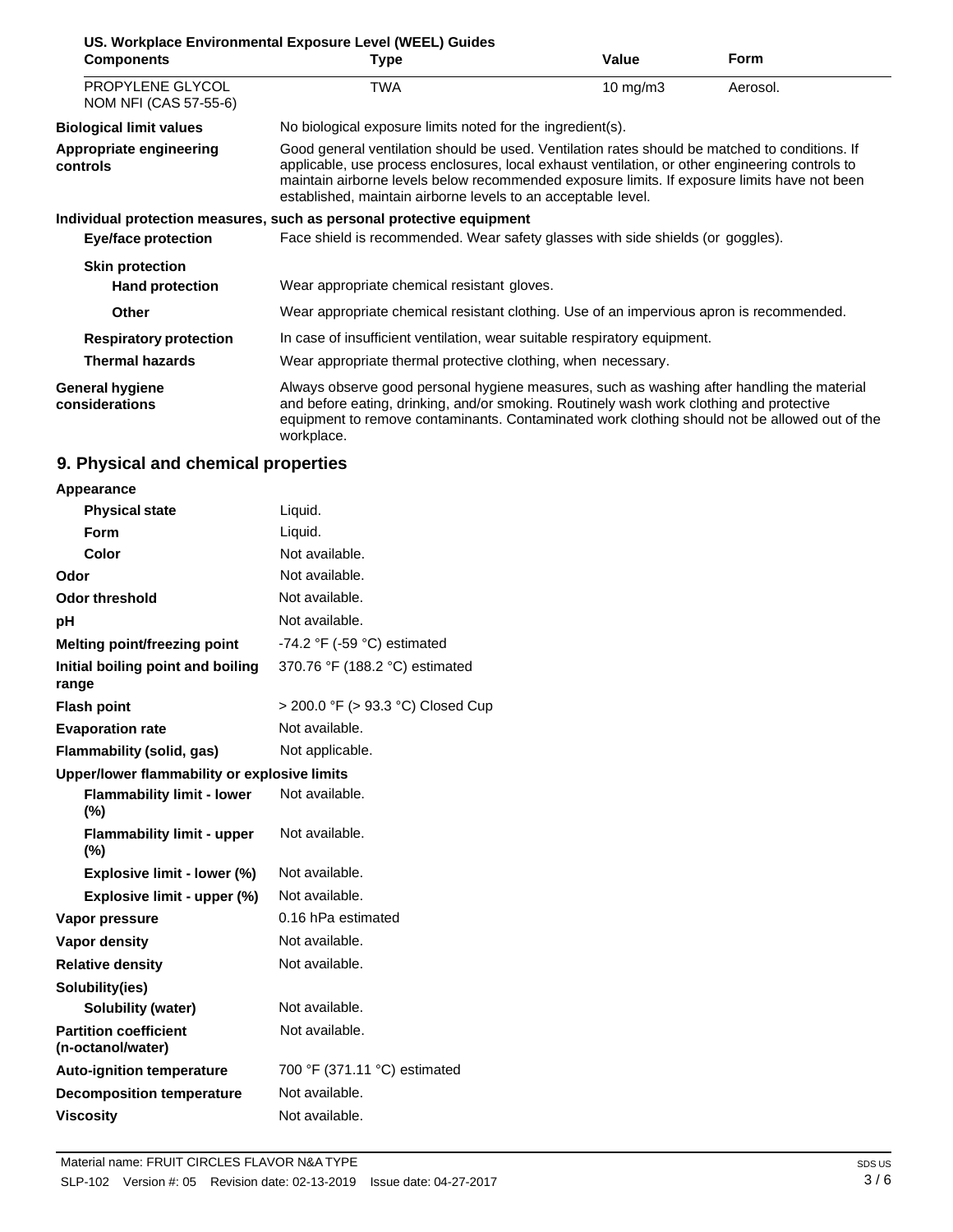| Not explosive.             |
|----------------------------|
| Combustible IIIB estimated |
| Not oxidizing.             |
| 1.4145 - 1.4445            |
| $1.02 - 1.05$              |
|                            |

#### **10. Stability and reactivity**

| <b>Reactivity</b>                          | The product is stable and non-reactive under normal conditions of use, storage and transport.                                                                            |
|--------------------------------------------|--------------------------------------------------------------------------------------------------------------------------------------------------------------------------|
| <b>Chemical stability</b>                  | Material is stable under normal conditions.                                                                                                                              |
| Possibility of hazardous<br>reactions      | No dangerous reaction known under conditions of normal use.                                                                                                              |
| <b>Conditions to avoid</b>                 | Keep away from heat, hot surfaces, sparks, open flames and other ignition sources. Avoid<br>temperatures exceeding the flash point. Contact with incompatible materials. |
| Incompatible materials                     | Strong oxidizing agents.                                                                                                                                                 |
| <b>Hazardous decomposition</b><br>products | No hazardous decomposition products are known.                                                                                                                           |

#### **11. Toxicological information**

#### **Information on likely routes of exposure Inhalation** Prolonged inhalation may be harmful. **Skin contact** May cause an allergic skin reaction. **Eye contact <b>Direct** contact with eyes may cause temporary irritation. **Ingestion** Expected to be a low ingestion hazard. **Symptoms related to the physical, chemical and toxicological characteristics** May cause an allergic skin reaction. Dermatitis. Rash. **Information on toxicological effects Acute toxicity** Not available. **Skin corrosion/irritation Serious eye damage/eye irritation Respiratory or skin sensitization** Prolonged skin contact may cause temporary irritation. Direct contact with eyes may cause temporary irritation. **Respiratory sensitization** Not a respiratory sensitizer. **Skin sensitization Germ cell mutagenicity** May cause an allergic skin reaction. No data available to indicate product or any components present at greater than 0.1% are mutagenic or genotoxic. **Carcinogenicity** Not classifiable as to carcinogenicity to humans. **IARC Monographs. Overall Evaluation of Carcinogenicity** Not listed. **OSHA Specifically Regulated Substances (29 CFR 1910.1001-1052)** Not regulated. **US. National Toxicology Program (NTP) Report on Carcinogens** Not listed. **Reproductive toxicity Specific target organ toxicity single exposure Specific target organ toxicity repeated exposure** This product is not expected to cause reproductive or developmental effects. Not classified. Not classified. **Aspiration hazard** Not an aspiration hazard. **Chronic effects** Prolonged inhalation may be harmful. **12. Ecological information**

**Ecotoxicity** The product is not classified as environmentally hazardous. However, this does not exclude the possibility that large or frequent spills can have a harmful or damaging effect on the environment.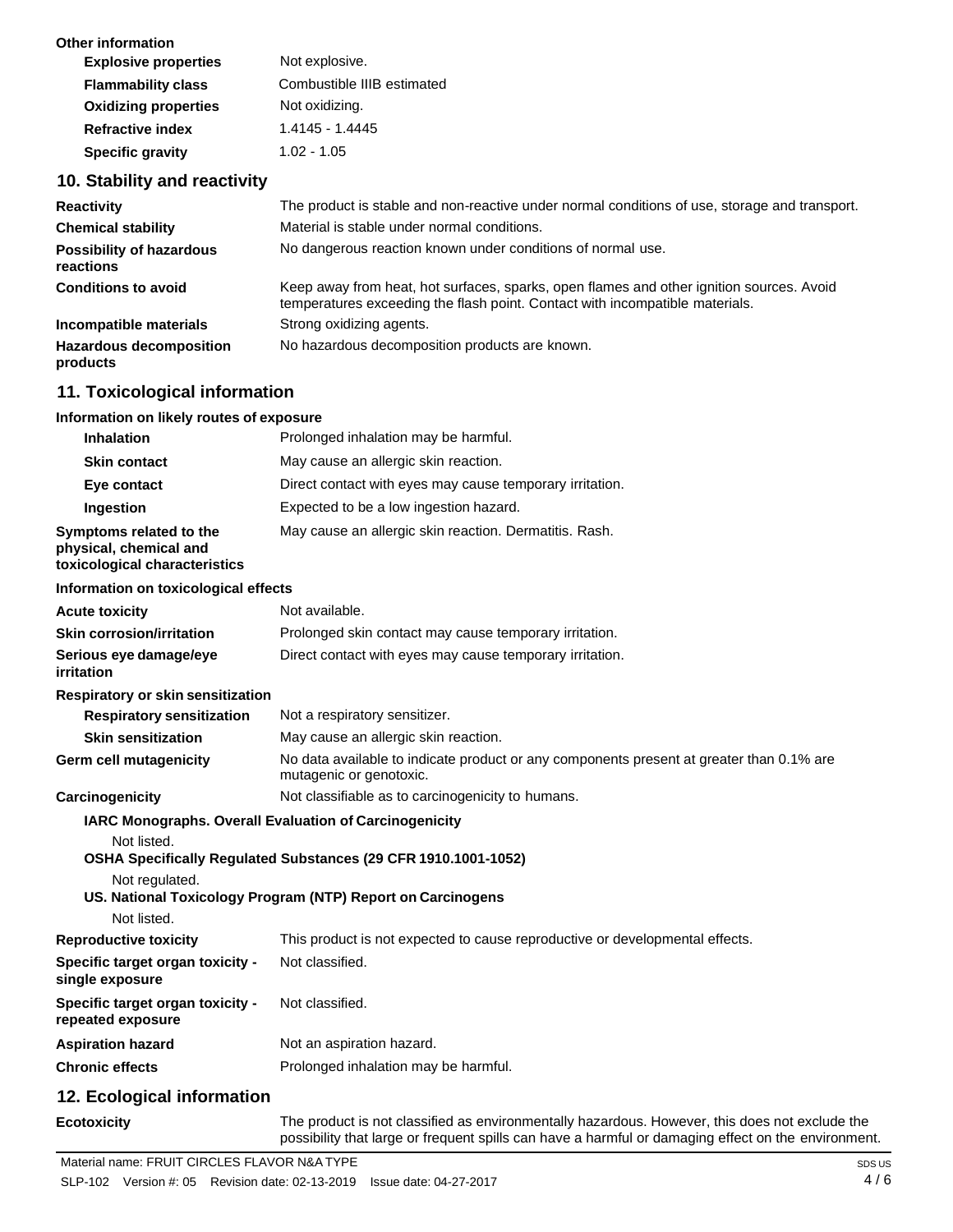**Persistence and degradability**  No data is available on the degradability of any ingredients in the mixture.

#### **Bioaccumulative potential**

| Partition coefficient n-octanol / water (log Kow) |                    |                                                                                                                                                                                            |  |
|---------------------------------------------------|--------------------|--------------------------------------------------------------------------------------------------------------------------------------------------------------------------------------------|--|
| PROPYLENE GLYCOL                                  | NOM NFI            | $-0.92$                                                                                                                                                                                    |  |
| Mobility in soil                                  | No data available. |                                                                                                                                                                                            |  |
| Other adverse effects                             |                    | No other adverse environmental effects (e.g. ozone depletion, photochemical ozone creation<br>potential, endocrine disruption, global warming potential) are expected from this component. |  |

#### **13. Disposal considerations**

| <b>Disposal instructions</b>             | Collect and reclaim or dispose in sealed containers at licensed waste disposal site. Dispose of<br>contents/container in accordance with local/regional/national/international regulations.                            |
|------------------------------------------|------------------------------------------------------------------------------------------------------------------------------------------------------------------------------------------------------------------------|
| Local disposal regulations               | Dispose in accordance with all applicable regulations.                                                                                                                                                                 |
| Hazardous waste code                     | The waste code should be assigned in discussion between the user, the producer and the waste<br>disposal company.                                                                                                      |
| Waste from residues / unused<br>products | Dispose of in accordance with local regulations. Empty containers or liners may retain some<br>product residues. This material and its container must be disposed of in a safe manner (see:<br>Disposal instructions). |
| Contaminated packaging                   | Since emptied containers may retain product residue, follow label warnings even after container is<br>emptied. Empty containers should be taken to an approved waste handling site for recycling or<br>disposal.       |

### **14. Transport information**

#### **DOT**

Not regulated as dangerous goods.

#### **IATA**

Not regulated as dangerous goods.

#### **IMDG**

Not regulated as dangerous goods.

**Transport in bulk according to Annex II of MARPOL 73/78 and the IBC Code** Not established.

### **15. Regulatory information**

**US federal regulations** This product is a "Hazardous Chemical" as defined by the OSHA Hazard Communication Standard, 29 CFR 1910.1200.

#### **Toxic Substances Control Act (TSCA)**

#### **TSCA Section 12(b) Export Notification (40 CFR 707, Subpt. D)**

Not regulated.

#### **CERCLA Hazardous Substance List (40 CFR 302.4)**

Not listed.

#### **SARA 304 Emergency release notification**

#### Not regulated.

**OSHA Specifically Regulated Substances (29 CFR 1910.1001-1052)**

#### Not regulated.

#### **Superfund Amendments and Reauthorization Act of 1986 (SARA)**

#### **SARA 302 Extremely hazardous substance**

Not listed.

**SARA 311/312 Hazardous chemical** No (Exempt)

#### **SARA 313 (TRIreporting)** Not regulated.

## **Other federal regulations**

**Clean Air Act (CAA) Section 112 Hazardous Air Pollutants (HAPs) List**

## Not regulated.

## **Clean Air Act (CAA) Section 112(r) Accidental Release Prevention (40 CFR 68.130)**

Not regulated.